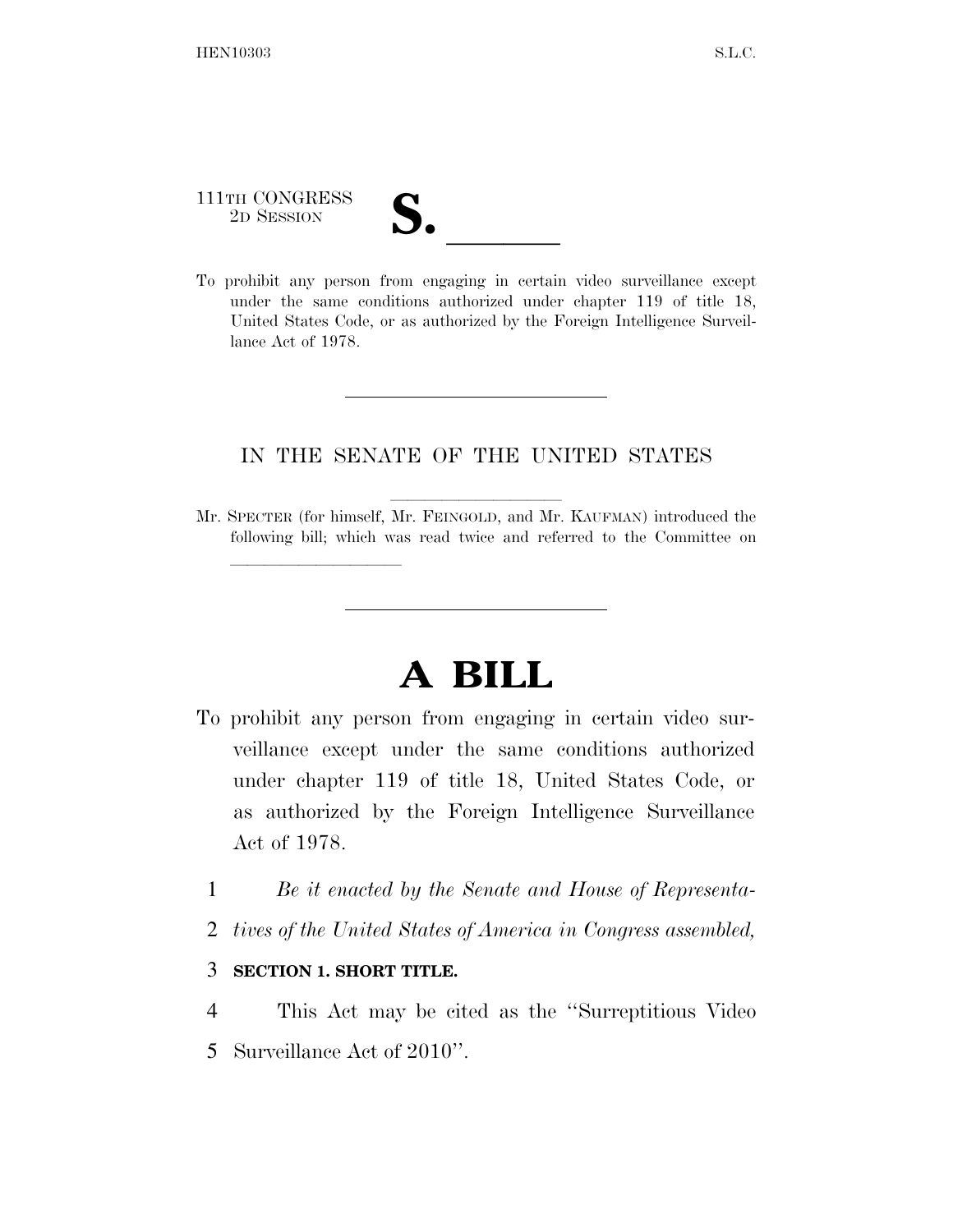| 1  | SEC. 2. PROHIBITION ON USE OF VIDEO SURVEILLANCE.            |
|----|--------------------------------------------------------------|
| 2  | (a) IN GENERAL.—Chapter 119 of title 18, United              |
| 3  | States Code, is amended by adding at the end the fol-        |
| 4  | lowing:                                                      |
| 5  | "§2523. Prohibition on use of video surveillance             |
| 6  | "(a) DEFINITION.—In this section, the term 'video            |
| 7  | surveillance' means the intentional acquisition, capture, or |
| 8  | recording of a visual image or images of any individual      |
| 9  | $if$ —                                                       |
| 10 | $``(1)$ the individual is in an area of a temporary          |
| 11 | or permanent residence that is not readily observable        |
| 12 | from a public location;                                      |
| 13 | $\lq(2)$ the individual has a reasonable expectation         |
| 14 | of privacy in the area; and                                  |
| 15 | $\cdot\cdot(3)$ the visual image or images—                  |
| 16 | $\lq\lq$ are made without the consent of —                   |
| 17 | "(i) an individual present in the area;                      |
| 18 | or                                                           |
| 19 | "(ii) a resident of the temporary or                         |
| 20 | permanent residence; and                                     |
| 21 | $\lq\lq (B)$ are—                                            |
| 22 | "(i) produced using a device, appa-                          |
| 23 | ratus, or other item that was mailed,                        |
| 24 | shipped, or transported in or affecting                      |
| 25 | interstate or foreign commerce by any                        |
| 26 | means; or                                                    |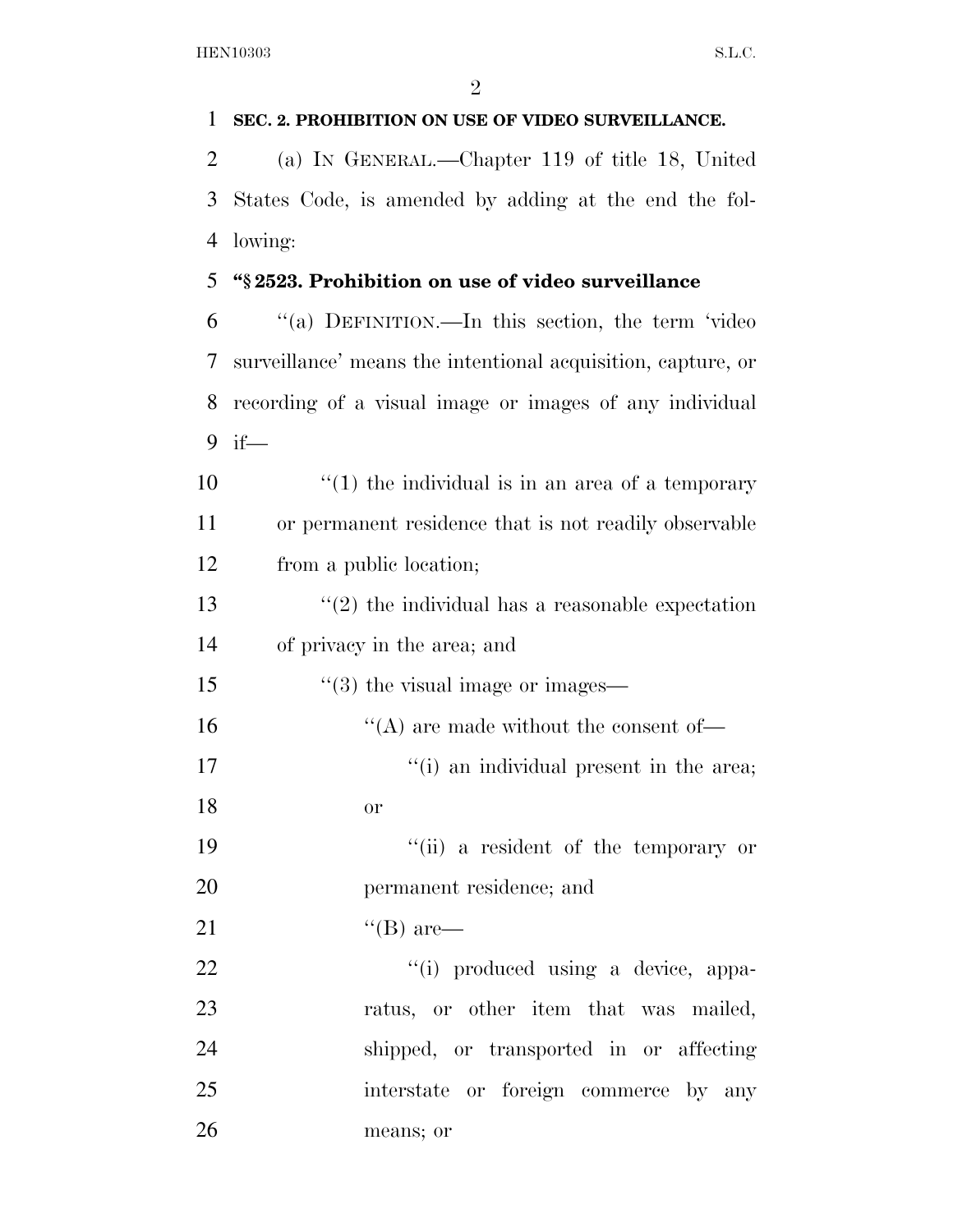HEN10303 S.L.C.

| $\mathbf{1}$   | "(ii) transported or transmitted, in or                      |
|----------------|--------------------------------------------------------------|
| $\overline{2}$ | affecting, or using any means or facility of,                |
| 3              | interstate or foreign commerce, including                    |
| $\overline{4}$ | by computer.                                                 |
| 5              | "(b) PROHIBITION ON VIDEO SURVEILLANCE.-It                   |
| 6              | shall be unlawful for any person to engage in any video      |
| 7              | surveillance, except-                                        |
| 8              | $\lq(1)$ as provided in this section; or                     |
| 9              | $"(2)$ as authorized under the Foreign Intel-                |
| 10             | ligence Surveillance Act of 1978 (50 U.S.C. 1801 et          |
| 11             | $seq.$ ).                                                    |
| 12             | "(c) TREATMENT AS ELECTRONIC SURVEILLANCE.-                  |
| 13             | "(1) IN GENERAL.—Subject to paragraph $(2)$ —                |
| 14             | "(A) video surveillance shall be considered                  |
| 15             | to be an interception of an electronic commu-                |
| 16             | nication for the purposes of this chapter; and               |
| 17             | $\lq$ (B) it shall not be unlawful for a person              |
| 18             | to engage in video surveillance if the video sur-            |
| 19             | veillance is conducted in a manner or is of a                |
| 20             | type authorized under this chapter for the                   |
| 21             | interception of an electronic communication.                 |
| 22             | (2)<br>EXCEPTION.—Sections $2511(2)(e)$ ,                    |
| 23             | $2511(2)(d)$ , $2512$ , $2513$ , and $2518(10)(e)$ shall not |
| 24             | apply to video surveillance.                                 |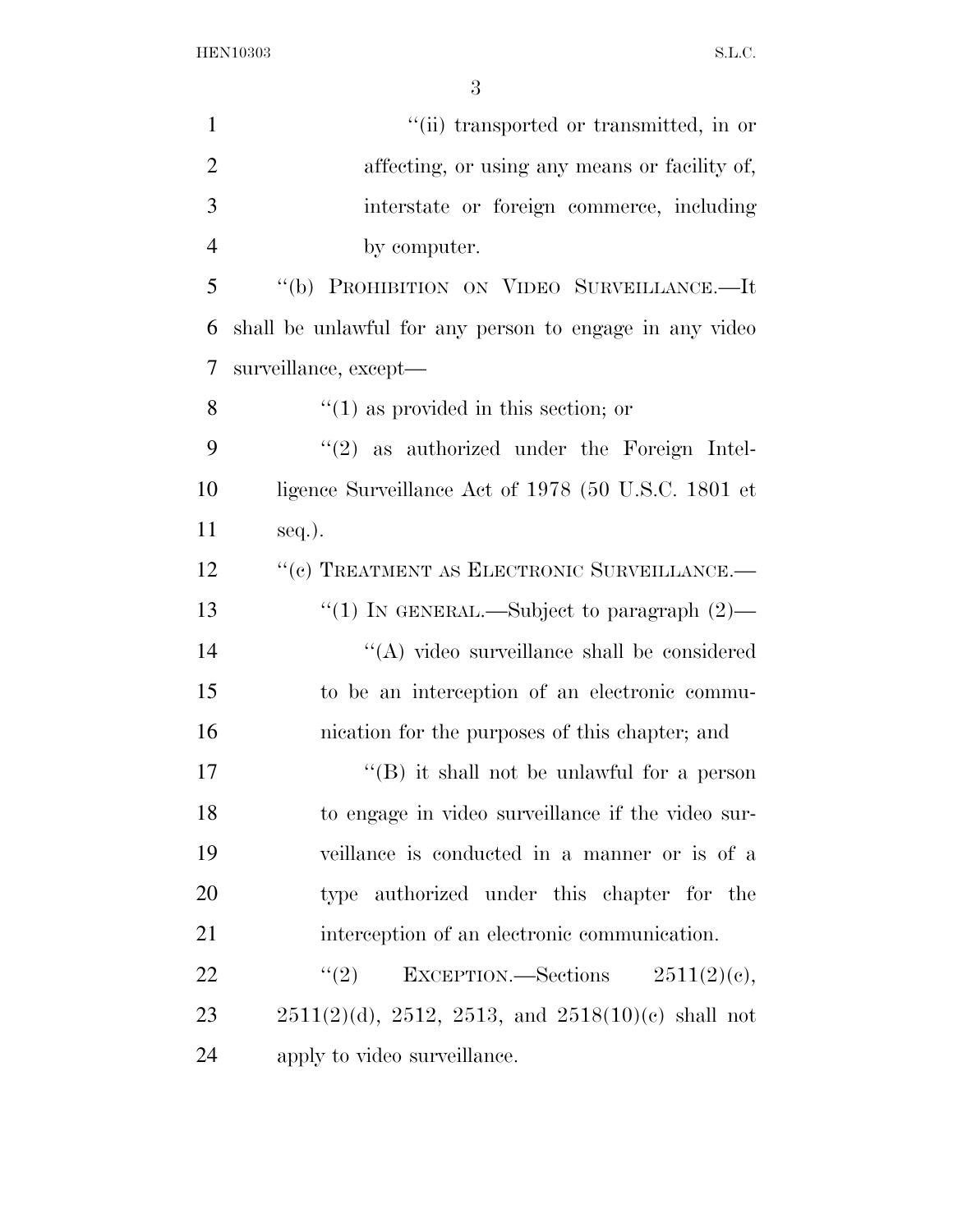| $\mathbf{1}$   | "(3) PROHIBITION OF USE AS EVIDENCE OF              |
|----------------|-----------------------------------------------------|
| $\overline{2}$ | VIDEO SURVEILLANCE.-                                |
| 3              | "(A) IN GENERAL.—No part of the con-                |
| $\overline{4}$ | tents of video surveillance and no evidence de-     |
| 5              | rived from video surveillance may be received in    |
| 6              | evidence in any trial, hearing, or other pro-       |
| 7              | ceeding in or before any court, grand jury, de-     |
| 8              | partment, officer, agency, regulatory body, leg-    |
| 9              | islative committee, or other authority of the       |
| 10             | United States, a State, or political subdivision    |
| 11             | thereof if the disclosure of the video surveillance |
| 12             | would be in violation of this chapter.              |
| 13             | "(B) MOTION TO SUPPRESS.—                           |
| 14             | "(i) IN GENERAL.—Any aggrieved                      |
| 15             | person in any trial, hearing, or proceeding         |
| 16             | described in subparagraph (A) may move              |
| 17             | to suppress the contents of any video sur-          |
| 18             | veillance conducted under this chapter, or          |
| 19             | any evidence derived from the video sur-            |
| 20             | veillance, on the grounds that—                     |
| 21             | "(I) the video surveillance was                     |
| 22             | unlawfully conducted;                               |
| 23             | $\lq\lq$ (II) the order of authorization            |
| 24             | approval under which the video<br>or                |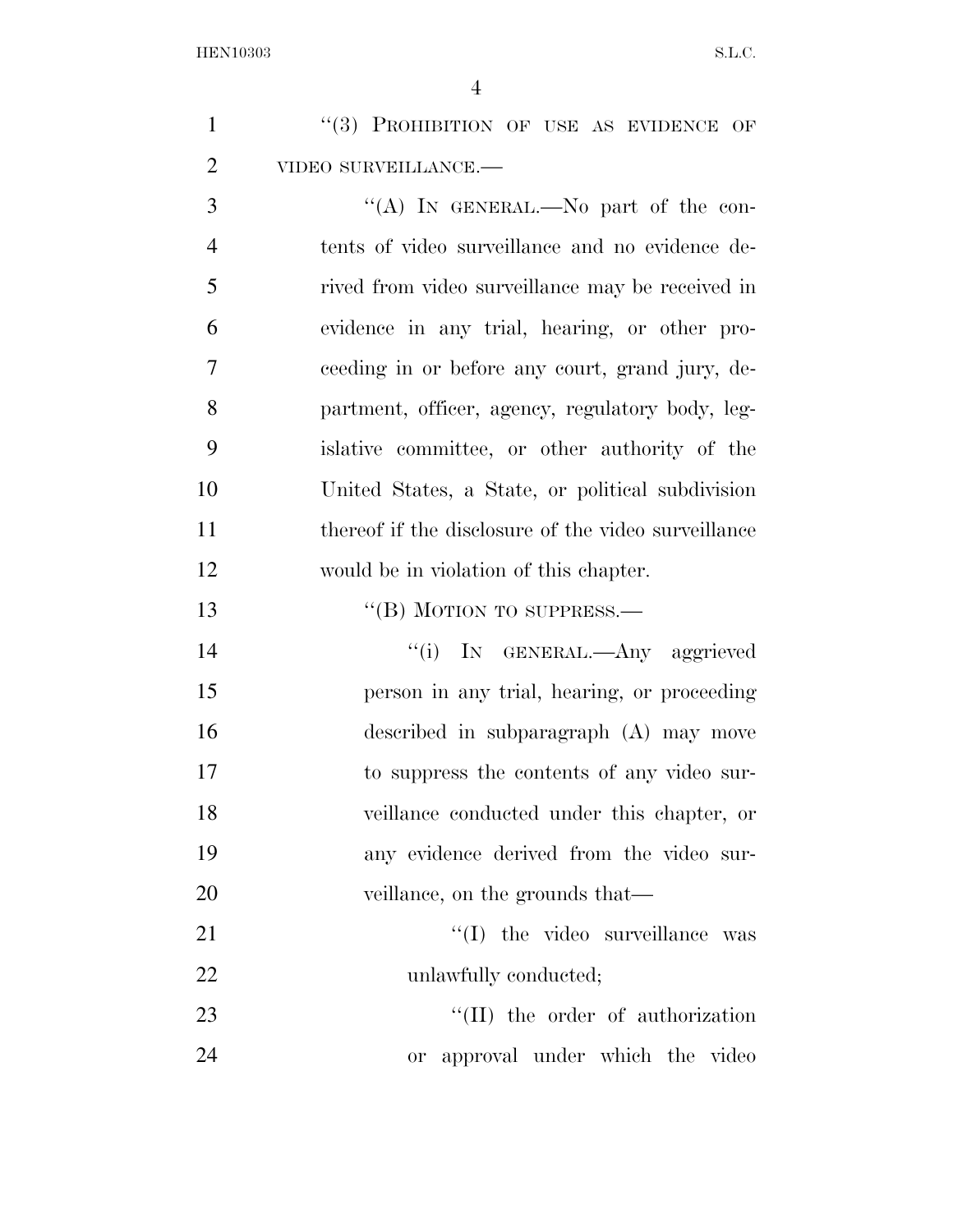HEN10303 S.L.C.

| $\mathbf{1}$   | surveillance was conducted was insuf-        |
|----------------|----------------------------------------------|
| $\overline{2}$ | ficient on its face; or                      |
| 3              | "(III) the video surveillance was            |
| $\overline{4}$ | not conducted in conformity with the         |
| 5              | order of authorization or approval.          |
| 6              | "(ii) TIMING OF MOTION.—A motion             |
| 7              | made under clause (i) shall be made before   |
| 8              | the trial, hearing, or proceeding unless—    |
| 9              | $\lq\lq$ (I) there was no opportunity to     |
| 10             | make such motion; or                         |
| 11             | $\lq\lq$ (II) the aggrieved person de-       |
| 12             | scribed in clause (i) was not aware of       |
| 13             | the grounds of the motion.                   |
| 14             | "(iii) REMEDY.—If the motion made            |
| 15             | under clause (i) is granted, the contents of |
| 16             | the video surveillance, or evidence derived  |
| 17             | from the video surveillance, shall be treat- |
| 18             | ed as having been obtained in violation of   |
| 19             | this chapter.                                |
| 20             | "(iv) INSPECTION OF EVIDENCE.-               |
| 21             | The judge, upon filing of a motion under     |
| <u>22</u>      | clause (i), may, in the discretion of the    |
| 23             | judge, make available to the aggrieved per-  |
| 24             | son or counsel for the aggrieved person for  |
| 25             | inspection such portions of the video sur-   |